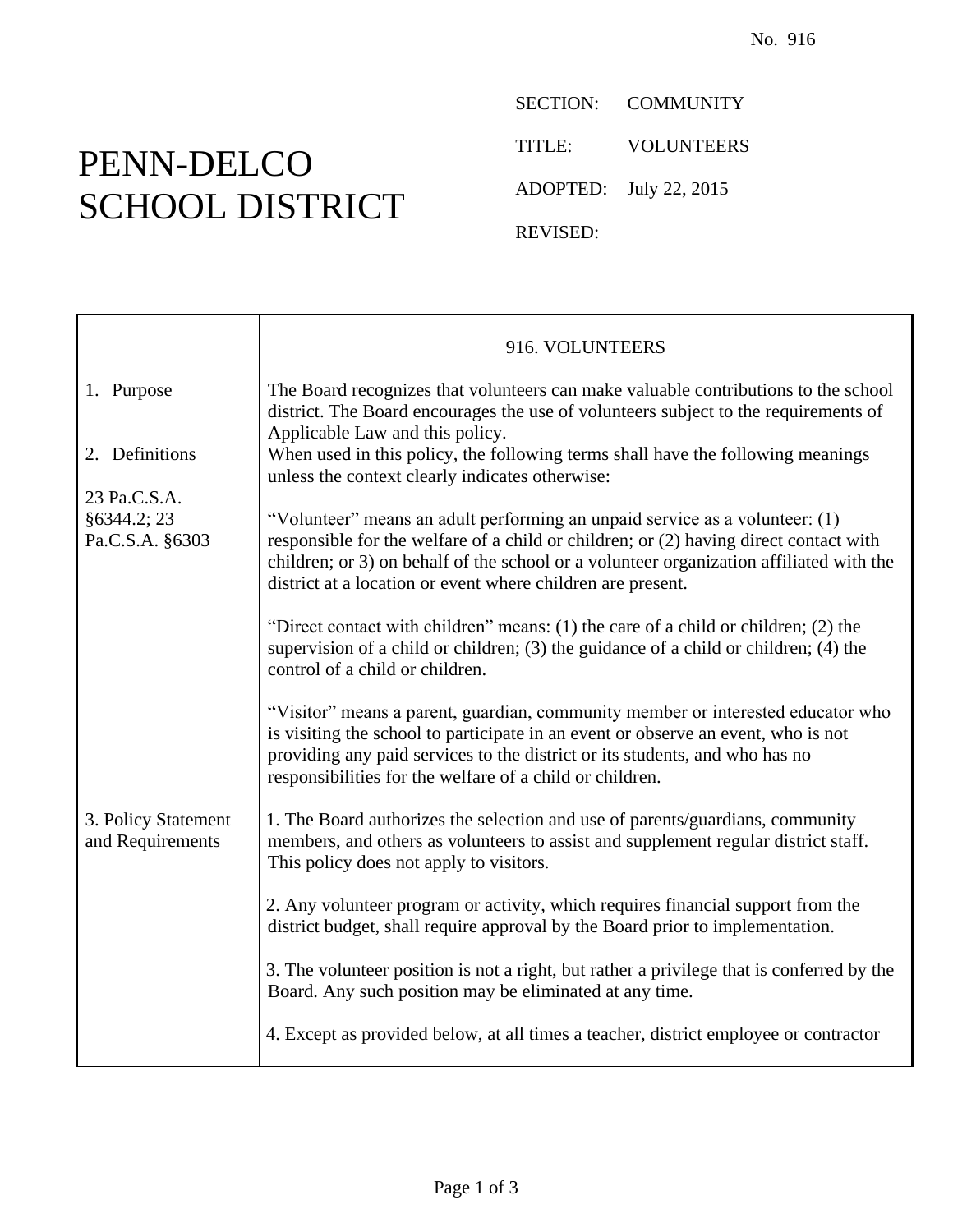| shall be responsible for the welfare, care, control and guidance of the child or<br>children. The exceptions to a teacher, district employee or contractor being                                                                                                                                                                                                                                                                                                                                                                                                                                                                                                                                                                                                                                                |
|-----------------------------------------------------------------------------------------------------------------------------------------------------------------------------------------------------------------------------------------------------------------------------------------------------------------------------------------------------------------------------------------------------------------------------------------------------------------------------------------------------------------------------------------------------------------------------------------------------------------------------------------------------------------------------------------------------------------------------------------------------------------------------------------------------------------|
| responsible for the welfare, care, control and guidance of the child or children are:                                                                                                                                                                                                                                                                                                                                                                                                                                                                                                                                                                                                                                                                                                                           |
| a) Where the volunteer drives one or more children, other than a child or member<br>of the individual's household to an event or function at the request of the<br>School;<br>b) Where the volunteer is requested to chaperone a trip that is overnight;                                                                                                                                                                                                                                                                                                                                                                                                                                                                                                                                                        |
|                                                                                                                                                                                                                                                                                                                                                                                                                                                                                                                                                                                                                                                                                                                                                                                                                 |
| 5. Volunteers may undertake activities such as, but not limited to, those listed below,<br>provided that such activities are under the direction of a teacher, district employee or<br>contractor:                                                                                                                                                                                                                                                                                                                                                                                                                                                                                                                                                                                                              |
| a) Tutoring                                                                                                                                                                                                                                                                                                                                                                                                                                                                                                                                                                                                                                                                                                                                                                                                     |
| b) Assisting in supervising students                                                                                                                                                                                                                                                                                                                                                                                                                                                                                                                                                                                                                                                                                                                                                                            |
| c) Coaching, advising or directing student clubs/activities                                                                                                                                                                                                                                                                                                                                                                                                                                                                                                                                                                                                                                                                                                                                                     |
| 6. Administrators using volunteers shall be responsible for each of the following:                                                                                                                                                                                                                                                                                                                                                                                                                                                                                                                                                                                                                                                                                                                              |
| a) Determining qualifications for the positions;<br>b) Ensuring that required background clearance documents are obtained and<br>reviewed;<br>c) Ensuring that no individual is allowed to be a volunteer if the volunteer is<br>disqualified under applicable law;<br>d) Ensuring that required background clearance documents are maintained and<br>kept by the school district in accordance with applicable law;<br>e) Ensuring that all volunteers receive training and information with regard to<br>Applicable Law and school district policy regarding such things as sexual<br>harassment, bullying, hazing, corporal punishment and the proper boundaries<br>with students and other matters as may be applicable; and<br>f) Developing a program for selecting, training and supervising volunteers. |
| 7. Adults who meet the definition of a volunteer under Applicable Law or under this<br>policy shall be required to provide the following:                                                                                                                                                                                                                                                                                                                                                                                                                                                                                                                                                                                                                                                                       |
| a) Act 34 State Police Criminal History Report                                                                                                                                                                                                                                                                                                                                                                                                                                                                                                                                                                                                                                                                                                                                                                  |
| b) Act 151 Child Abuse Clearance Statement                                                                                                                                                                                                                                                                                                                                                                                                                                                                                                                                                                                                                                                                                                                                                                      |
| c) Act 114 FBI Federal Criminal History Report. 23 Pa. C.S.A. Sec. 6301 et seq                                                                                                                                                                                                                                                                                                                                                                                                                                                                                                                                                                                                                                                                                                                                  |
|                                                                                                                                                                                                                                                                                                                                                                                                                                                                                                                                                                                                                                                                                                                                                                                                                 |